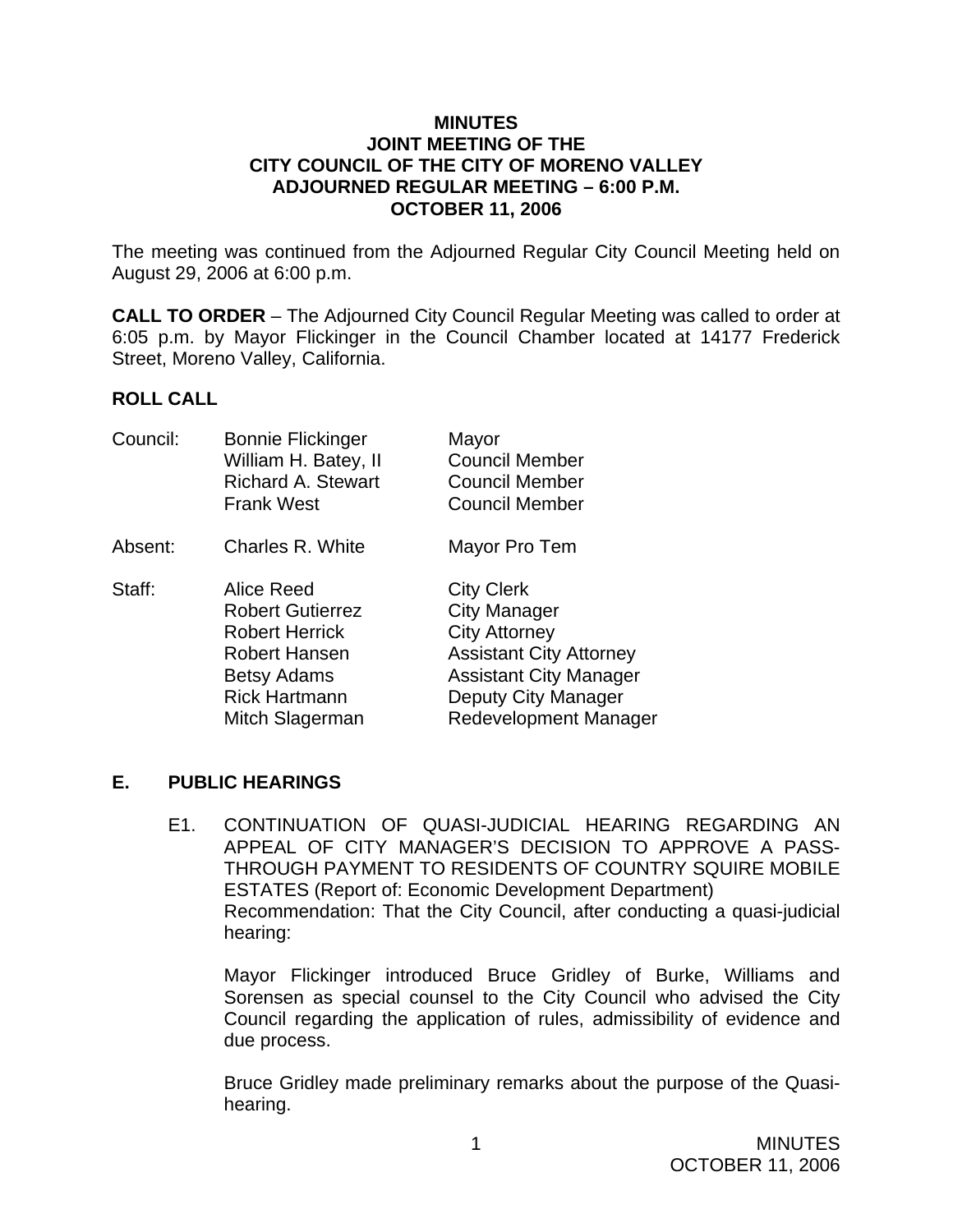Attorney Mark Alpert of Hart, King & Coldren then spoke on behalf of Cross-Appellant (Park Owner), requesting that Exhibit A be withdrawn.

Margarita Stice, representing the Country Squire Resident Committee, opposed Exhibits A and B being considered and commented that the residents were notified by Mr. Gridley that there would be no communications with City Council and asked that this objection be made part of the record. The committee agreed to proceed with closing arguments.

a. That the Council vote to sustain the objections to Exhibit A (letter from park owners) and Exhibit B (letter from park owners' attorney)

### **Approved by 4-0-1 vote, m/West, s/Batey, White absent.**

- b. That the Council vote to accept Exhibit B as the closing brief of the land owners and that the Residents be authorized to submit a closing brief.
- c. That the Council vote to affirm that the ex-parte communication of Exhibit A as well as any pre-appeal statements of Residents, will not be considered in deliberation on this Appeal.

 Both sides agreed that no further written statements would be presented and that the hearing continue for oral arguments and Council's final decision on the appeal.

Mayor Flickinger opened the public testimony of the hearing; public testimony was received from: Lori Sanchez, Wendy Walter, Forest Smith, Herbert Bunning, Joseph Aiello, Margarita Stice, Martha Evelyn Spencer, and John Jimenez.

Mayor Flickinger closed the Public Testimony portion of the hearing.

Oral arguments were presented by Appellant (Resident Committee), represented by Margarita Stice and Martha Evelyn Spencer.

Attorney Mark Alpert of Hart, King & Coldren and Karin Staddon of Community Asset Management presented oral arguments on behalf of Cross-Appellant (Park Owners).

**Alternative B motion to reject the City Manager's Statement of Decision, with direction to staff to return with Resolution of Findings at future Council Meeting for final ratification of**